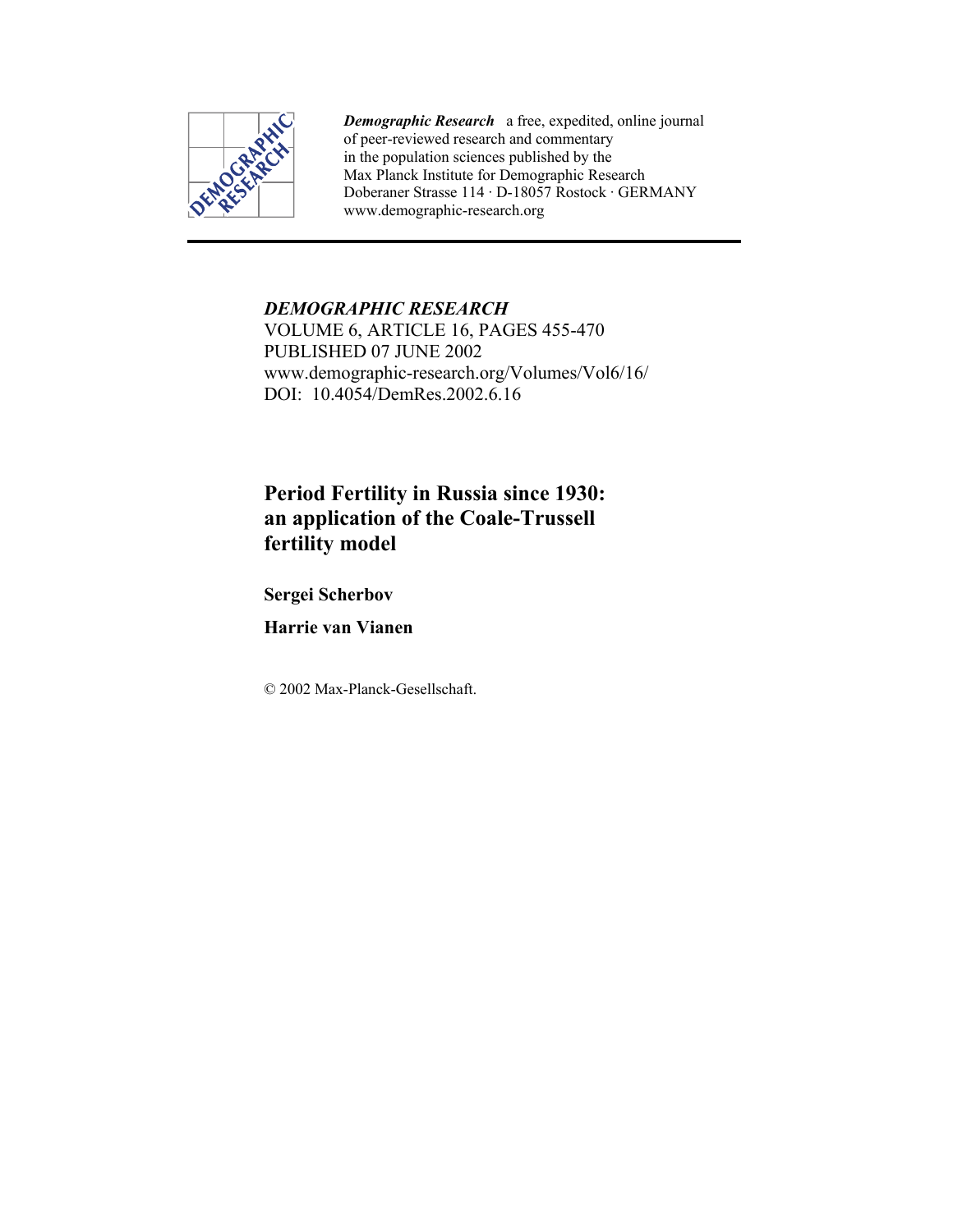## **Table of Contents**

| 1              | Introduction     | 456 |
|----------------|------------------|-----|
| 2              | Data and methods | 457 |
| 3              | Results          | 459 |
| $\overline{4}$ | Conclusion       | 465 |
| 5              | Acknowledgements | 467 |
|                | References       | 468 |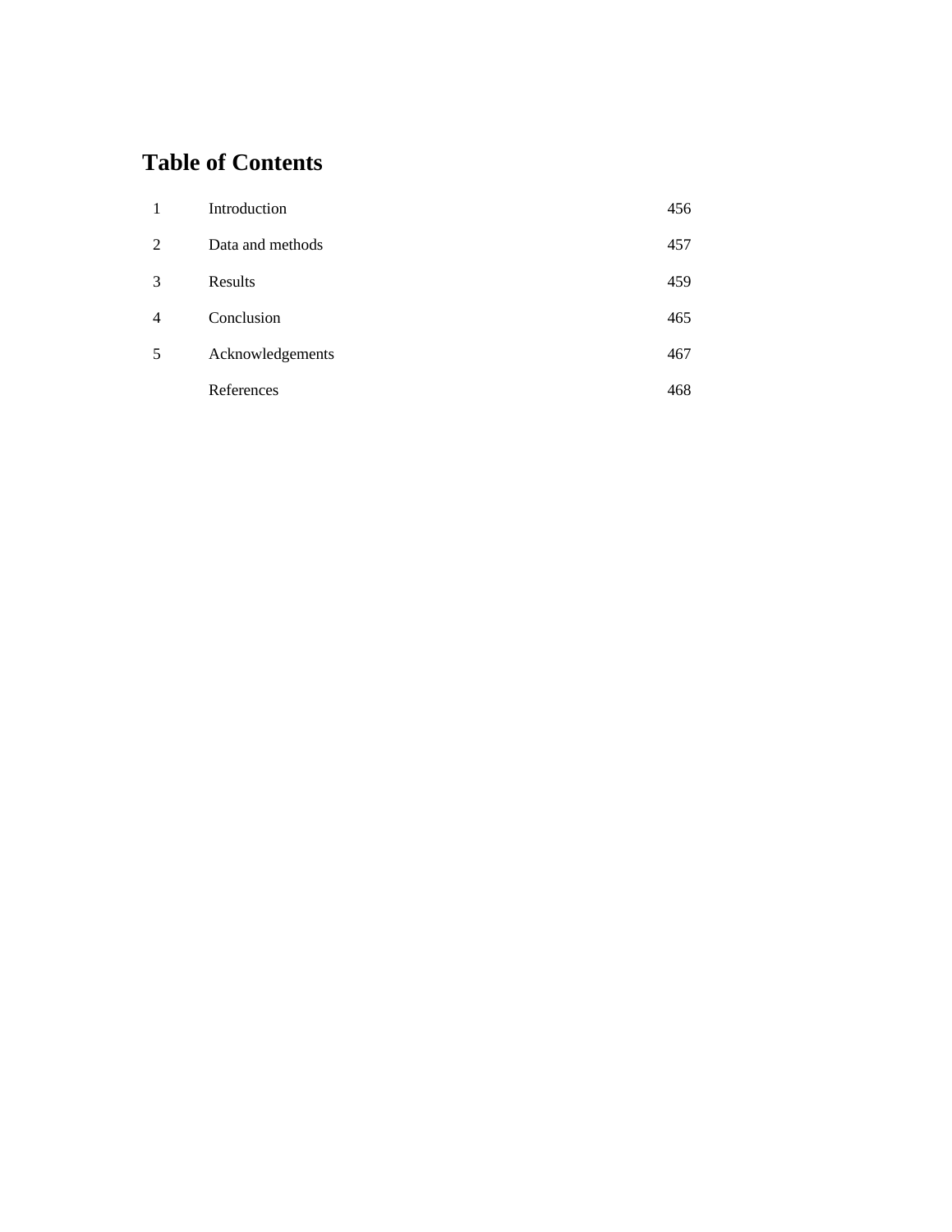## **Period Fertility in Russia since 1930: an application of the Coale-Trussell fertility model**

**Sergei Scherbov1 Harrie van Vianen2**

#### **Abstract**

In this paper we present a detailed demographic analysis of the change of period fertility that occurred since 1930, based on individual retrospective data, collected in the most recent (five percent) microcensus of the Russian Federation from 1994. We assess the influence of external events on the level and distribution of (period) fertility.

For the years prior to 1950 our information on age specific fertility is not complete, but using fertility models acceptable estimates can be constructed. The Coale-Trussell model is particularly suited for producing detailed and robust estimates of interpretable parameters of the fertility distribution.

Although none of the observed crises in Russia succeeded in exerting a decisive influence on the course of the fertility transition, political events often had profound short-term effects.

 $\overline{a}$ 

<sup>1</sup> The Institute for Demography, The Austrian Academy of Sciences and Population Research Centre, University of Groningen

<sup>&</sup>lt;sup>2</sup> Population Research Centre, University of Groningen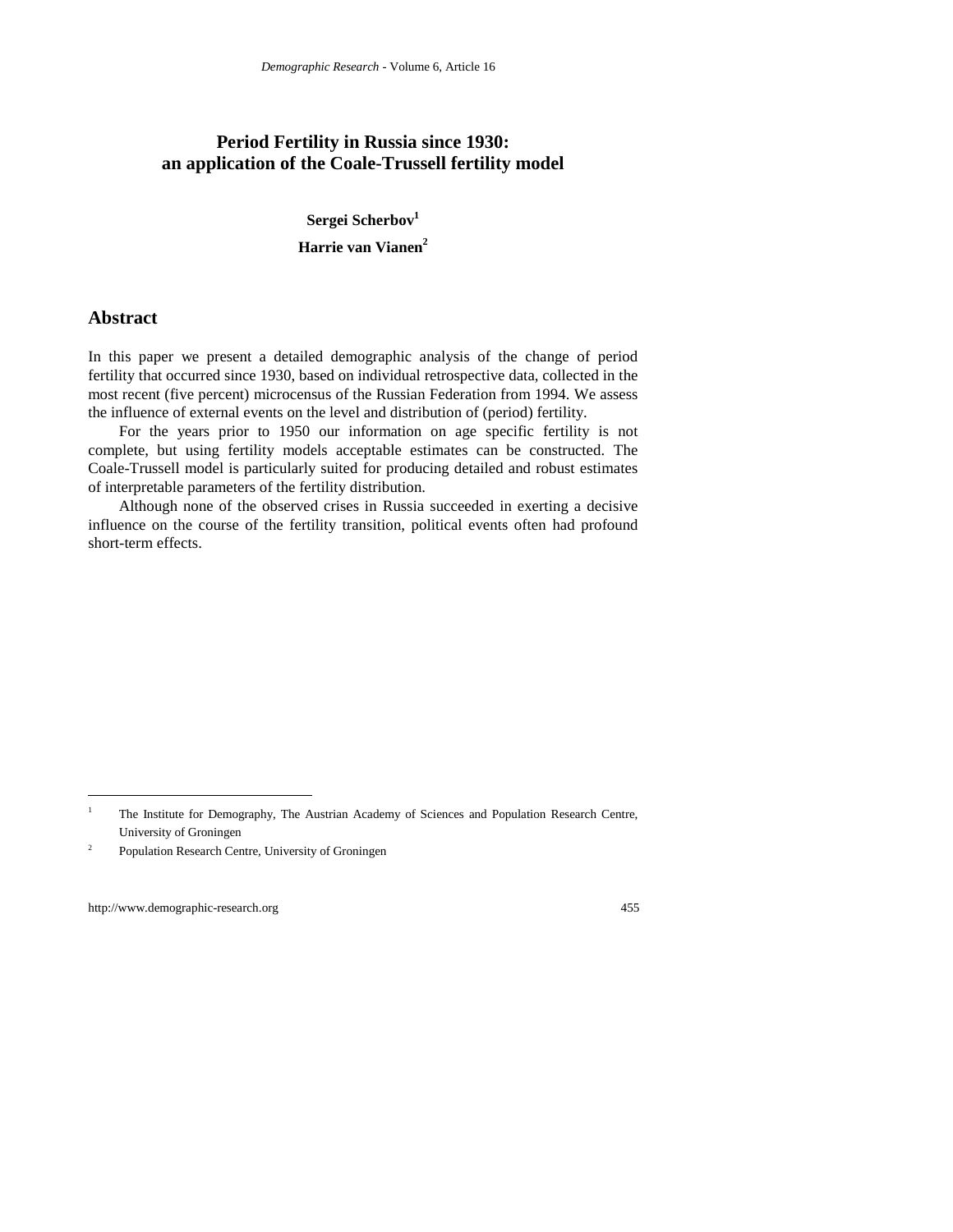### **1. Introduction**

The history of Russia and the USSR during the twentieth century was full of social and political upheavals that often had disastrous demographic consequences (Andreev, Darsky and Kharkova 1992, 1998). The main crises occurred in the periods 1915-1922, 1928-1934 and 1941-1947 (Zakharov and Ivanova 1996).

These societal cataclysms led to major population losses attributable not only to excess mortality but also to huge deficits of births. Beside these major social and political events policy measures contributed to the temporal course of fertility. The 1920's were characterized by a disregard of the role of the family in society. According to Marxist doctrine the family was to 'wither away' once capitalism was replaced by socialism. Freedom of divorce and abortion and rights to unmarried mothers were enacted to break down traditional family practices.

In the 1930's the family policy began to reflect a natalist mood, divorce and abortion became extremely difficult to obtain and the family was to be 'strengthened'. New laws to promote large families were enacted in 1944. Childrearing burdens were alleviated to increase female labor force participation and women were encouraged to bear more children to ensure the future labor force needs.

Abortion was legalized again in 1955 and became the principal means of fertility regulation (Avdeev, Blum and Troitskaja 1994). However, Soviet policy remained pronatalist: in 1981-82 new laws in favor of the family were enacted. Yet the history of a population is not only formed by the immediate reactions to external events. It is also the history of a secular evolution of long term trends. The developments in the fields of public health, medical facilities, ongoing urbanization, better education and the chronic housing shortages all contributed to a lowering of fertility levels. All of these often simultaneous developments are perceptible in the fertility figures and make the analysis of period levels very complex (Avdeev and Monnier 1994).

In two previous articles (Scherbov and van Vianen 1999, 2001) we studied long term trends in fertility using a cohort approach. It was shown that Russia followed a unique path in its fertility transition. Although fertility decline started late, all generations born since 1920 had a completed fertility near or below the replacement level when taking into account infant and child mortality that continued to be very high until the fifties.

Although the cohort description is preferable for understanding the transition process, period data reflect effects caused by external shocks and the direct impact of population measures. Moreover, they are most relevant when studying the current and future age structure of the population.

Since 1959 detailed age-specific fertility figures from civil registration are available; but for most of the period 1927-1959 reliable data were inaccessible or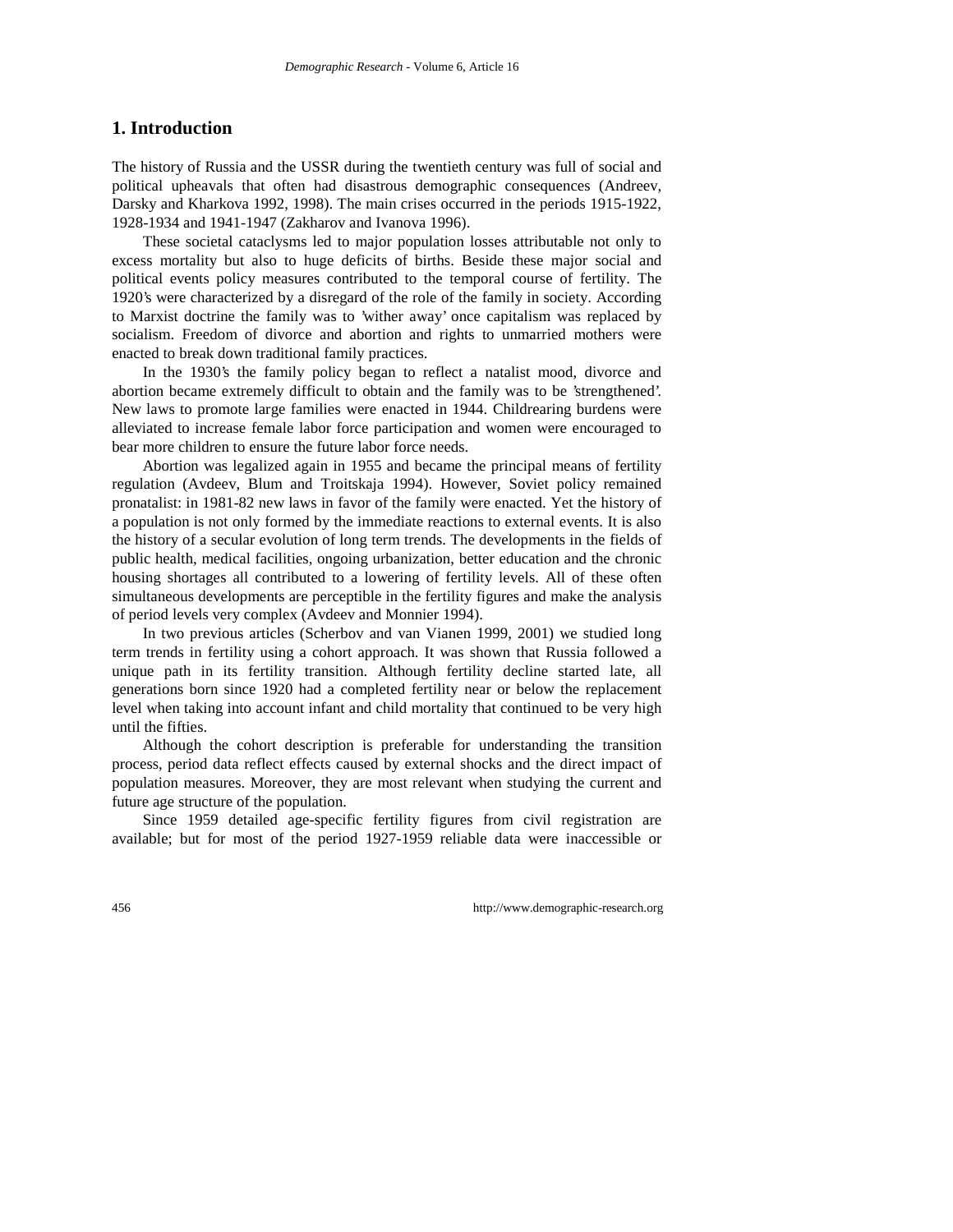nonexistent. During the crises, and particularly during the war, the vital registration system collapsed (Andreev, Darsky and Kharkova 1992). Therefore, earlier studies of period fertility (e.g. Coale, Anderson and Härm 1979) were constrained by data that referred to small samples, selected years, referred to parts of Russia or to the USSR as a whole or were only accessible in aggregate (tabular) form. Only recently part of the demographic history of Russia could be reconstructed using archive materials and demographic estimation (Andreev, Darsky and Kharkova 1998).

Information obtained from retrospective surveys can fill in part of this gap and the last microcensus of 1994 contains data of sufficient detail. It permits to reconstruct part of the life course of individual men and women. Moreover, the microcensus offers the last possibility to collect life-history data from women who lived through the most turbulent part of Russian history. The abrogation of the general population census of 1999 and the present situation in Russia indicate that it will take a long time before a comparable socio-demographic survey will be repeated.

We start our study in 1930 because from that year on we can estimate fertility with sufficient confidence. Moreover from that period onward the state tried to intervene most decisively and vehemently in the life of its citizens. Women were confronted with the crises of famine and war and its aftermath.

In the next section we give a short description of the 1994 microcensus of the Russian Federation and the methods used in the analysis of our data. The third section presents the results of this analysis. In a final section some conclusions are drawn.

#### **2. Data and methods**

During the history of demographic data collection in Russia and the USSR, eight censuses and two microcensuses were conducted. Before the 1959 census, the only census conducted and published under nearly normal conditions was that of 1926 (Schwartz 1986, Andreev, Darsky and Kharkova 1992). A particular problem is that Soviet statistics of all kinds have always been published selectively and often in a format that is not entirely straightforward (Clem 1986, 23). It is only recently that more comprehensive statistics permit the detailed study of demographic developments.

Demographic sample surveys that included retrospective questioning on childbearing started in the second half of the twenties, but were discontinued in the thirties. Only since 1960 the Central Statistical Board of the USSR organized studies, the so-called 'September' surveys, which were conducted at regular intervals and included questions on nuptiality and fertility. The main results of the analyses have been published in papers and monographs, but the data were not published in statistical editions (Volkov 1999 and references therein). The first microcensus, a five- percent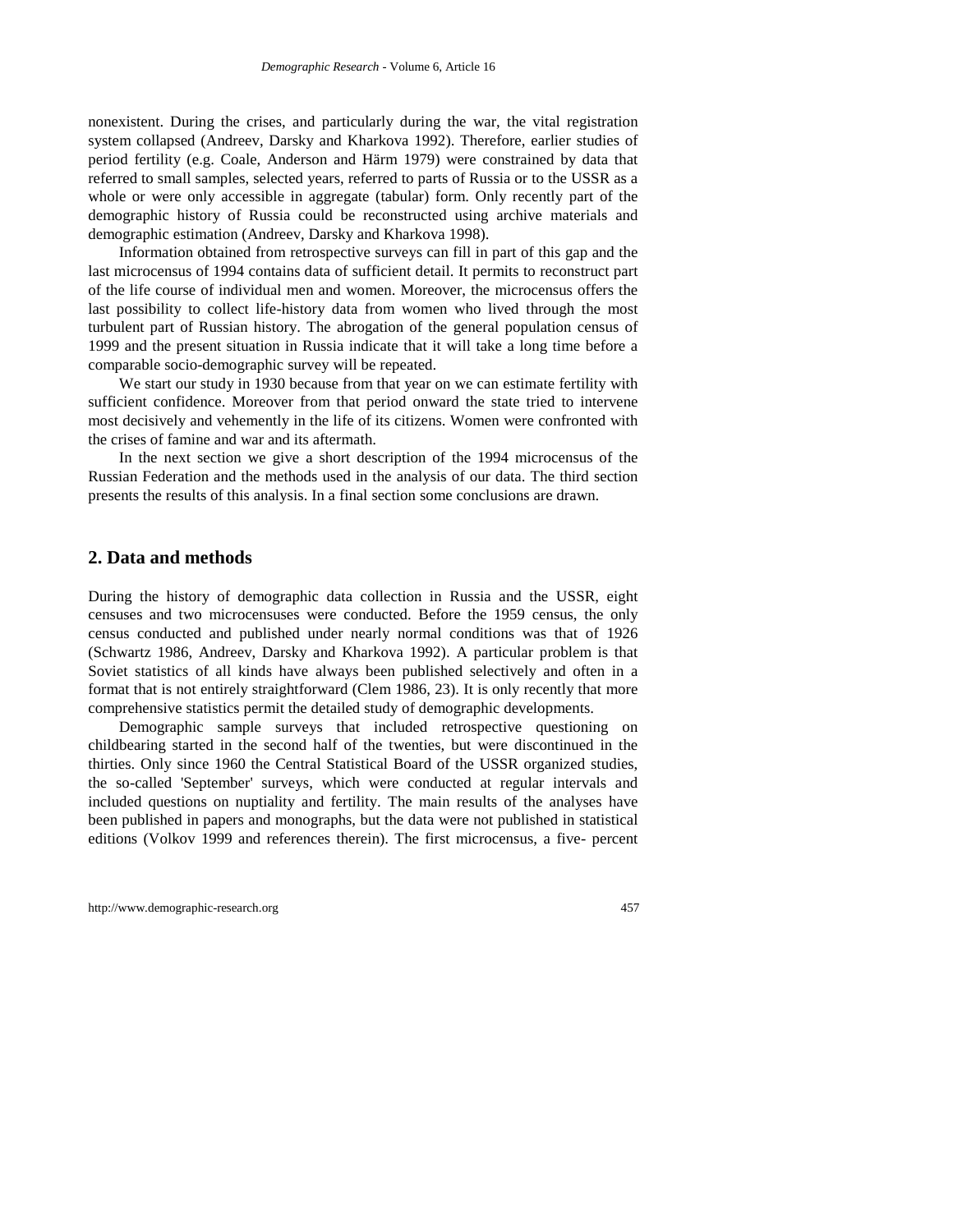socio-demographic survey of the population of the USSR was performed in 1985 (Volkov 1999, 5-7).

The microcensus of 1994 relates to the status of the population on 14 February 1994 and covered 5 percent of the population on the territory of the Russian Federation. The principal results of the microcensus have been published in aggregate, tabular, form in 8 volumes by GOSKOMSTAT (1995). In the microcensus, 7.35 million persons were interviewed or 4.99 percent of the total population of 147.3 million. Volkov (1999) presents a detailed description of the microcensus, its methodology, organization and program.

The 1994 microcensus included 49 questions on 9 topics (Scherbov and van Vianen 1999). For our analysis we use the extensive information on the fertility of all women 15 years and over: number of children born alive and for every child, date of birth (month and year) and (eventual) date of death (month and year).

Although the data permits the distinction of various subpopulations, this paper will only study the fertility of the total enumerated female population. It should be realized that the information pertains to the history of women who survived until the date of the census. With the relatively high mortality levels of Russia and the various catastrophic events, a selection bias will be present with regard to the older respondents. In famine and war, pregnant women and women with young children are more vulnerable. Moreover, even in the 1980s appreciable mortality differences persisted, not only between urban and rural areas but also between geographic zones (Shkolnikov and Vassin 1994, 398). We expect that the more we go back in time the more our fertility figures will be biased downward.

For an assessment of the quality of our data we refer to Volkov (1999) and Scherbov and van Vianen (2001). An analysis of child-mortality as reported discloses that for all but the most recent years infant mortality is systematically underreported in the microcensus. Comparison with recent and the few extant older estimates indicates that about half of the infant deaths is not reported (Scherbov and van Vianen 2001). This underreporting, especially of children who died in the neonatal period, is well known in Russian statistics (Ksenofontova 1994). The underreporting introduces an appreciable bias in the estimated fertility before and during the war, when infant mortality was still high in Russia. It amounts to an underestimate of total fertility of about 10 percent in the period prior to 1950, going down to a mere 1.5 percent in the most recent period in our analysis. It does not influence our main conclusions on the trends over time.

The retrospective nature of our inquiry puts a limit on the period that we can study. We have only complete information on age specific fertility from 1950 onward, for earlier years we miss data on elder women, because only women born since 1900 are represented in our analysis. We restrict ourselves to women born since 1900, because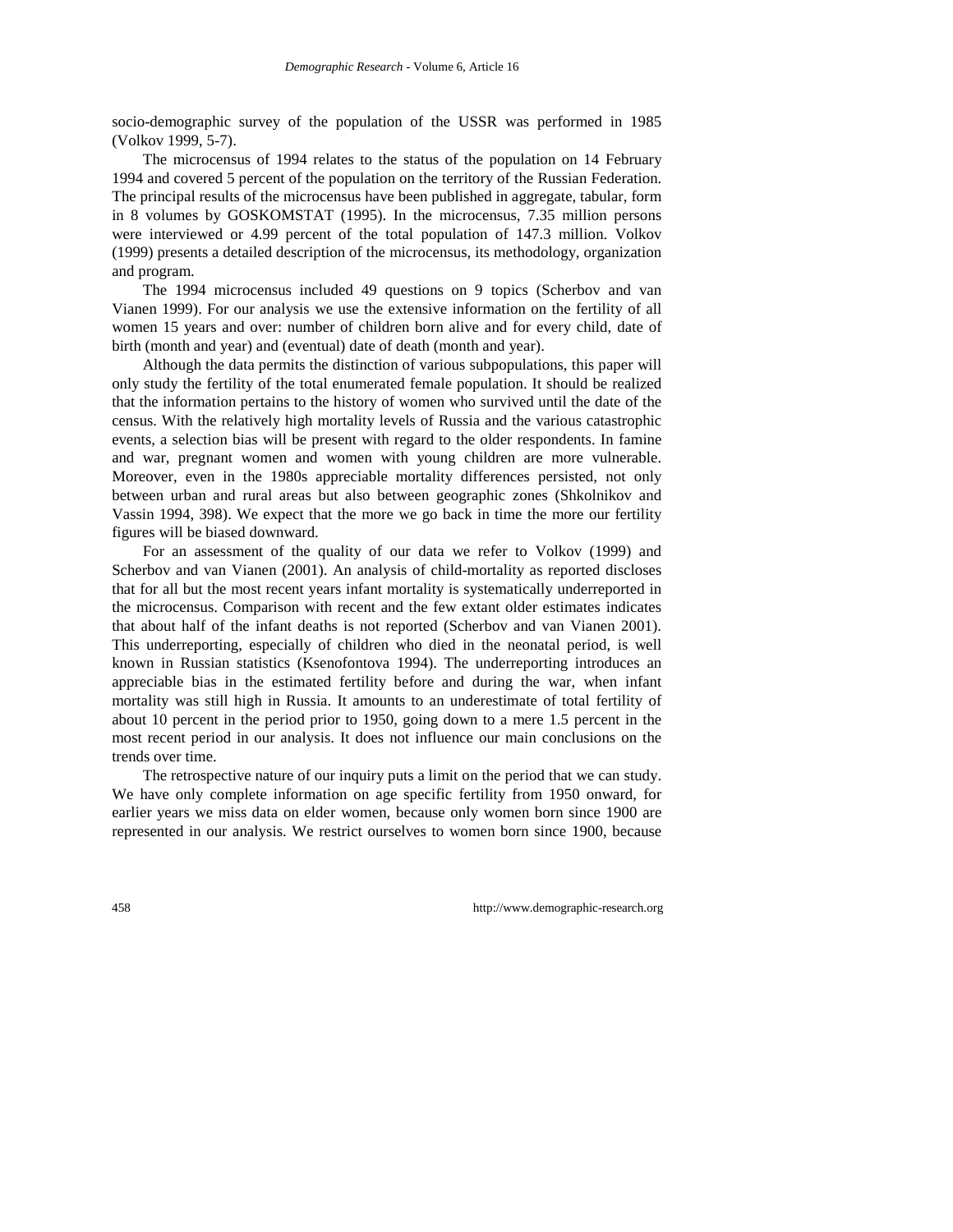the information obtained from the very old may be less reliable and refers to only few surviving women. From 1900 onwards the smallest sample is the cohort born in 1901 with 1,394 respondents, the largest sample is the cohort born in 1954 with 64,601 females. From 1909 onwards every cohort contains more than 10,000 women (Scherbov and van Vianen 2001). The period 1930-1949 is reconstructed by estimating the missing data using an analytic expression for the fertility schedule. The year 1930 is chosen as the lower bound because the typical early-peak type fertility schedule for Russia peaks before age 30. In order to get a reliable estimate of the missing part of the age specific fertility distribution, it is crucial that the observed data extend beyond the age at which fertility is maximal.

In an overview of curve fitting techniques Hoem et al (1981) concluded that the Coale-Trussell (1974) model and the Gamma-model were about equal and fitted the data very well. Both models will be applied in our study. The four parameters of the models are estimated using a non-linear least-squares algorithm, minimizing the sums of squared deviations between the observed and the estimated rates by single year of age (Scherbov and Golubkov 1986).

#### **3. Results**

In order to simplify our discussion, references to the Coale-Trussell and the Gamma model will often be abbreviated to CT and G respectively. In Figure 1 and Figure 2 we show two typical results of our estimation exercise.

The first figure refers to 1935 when data are incomplete. In the observed data there is some fluctuation in the oldest ages, probably ascribable to age misstatement and age heaping, but the fit of both Coale-Trussell (CT) and Gamma (G) over the observed age range is good. The extrapolation of fertility rates to higher ages of CT looks acceptable, but the fertility values induced by the Gamma (G) distribution are definitely not realistic.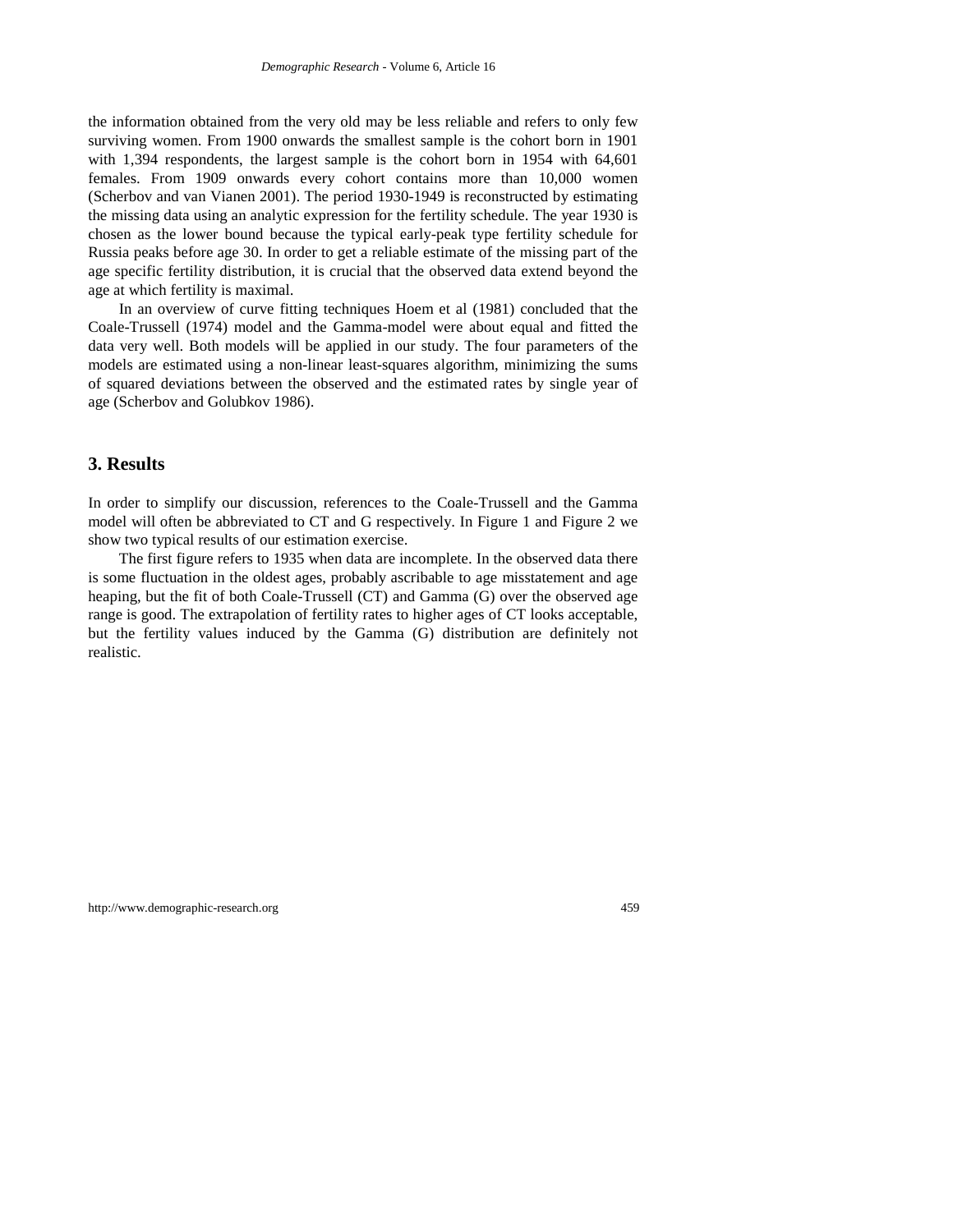

*Figure 1: Age-Specific Fertility in Russia in 1935: estimation*

*Figure 2: Age-Specific Fertility in Russia in 1960: estimation*

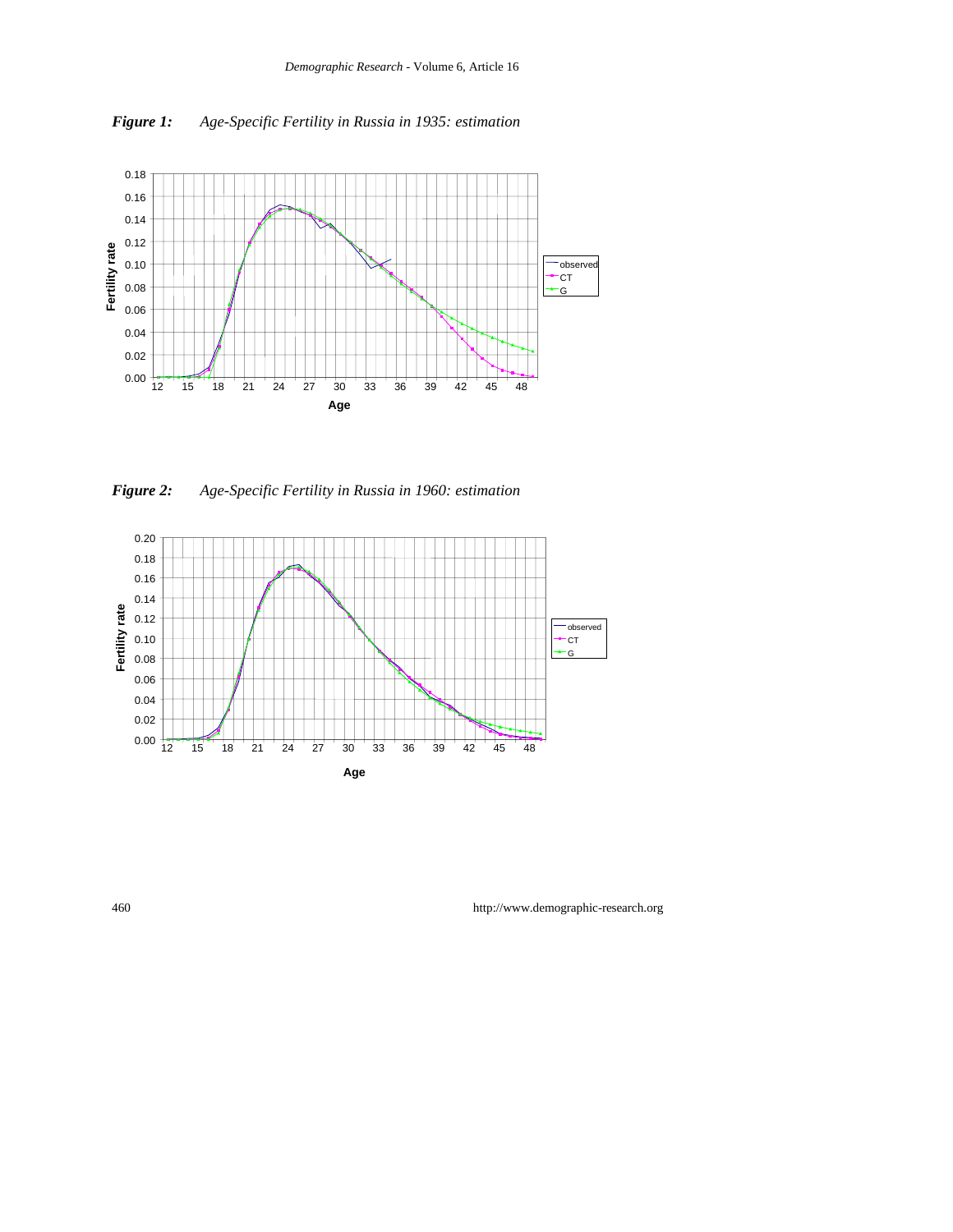Figure 2 refers to 1960 when data are complete. Both CT and G fit the observed data very well up to age 40 but at higher ages the Coale-Trussell model fits the observed data much more closely. Before going into details on the models we discuss the outcomes of the Coale-Trussell model using the familiar parameters in Figure 3 and Figure 4.

#### *Figure 3: Fertility change in Russia since 1930: results of estimation using Coale-Trussel model for period data*



Total Fertility (*TFR*) clearly shows the effect of the Famine in 1933 and 1934. Fertility goes up afterwards but the war years show a dramatic drop to a level of about 1 child per woman in 1943 and 1944. There is no post-war baby boom and it is 1949 before fertility recovers, probably reflecting the problems of reconstruction, demobilization and food shortages after the war. After 1960 fertility slowly declines until 1981 when a notable increase starts lasting until 1987 when a rapid decline sets in. The increase in fertility in the years after 1981 may be related to new family policy measures that were enacted in 1981. Until then child allowances were mostly restricted to fourth and higher parity children. The new politics extended grants and allowances to every child (Chesnais 1995, 197). With regard to figures on total fertility reported elsewhere, our estimates after 1960 coincide nearly exactly. Before 1960, the pattern of our estimate is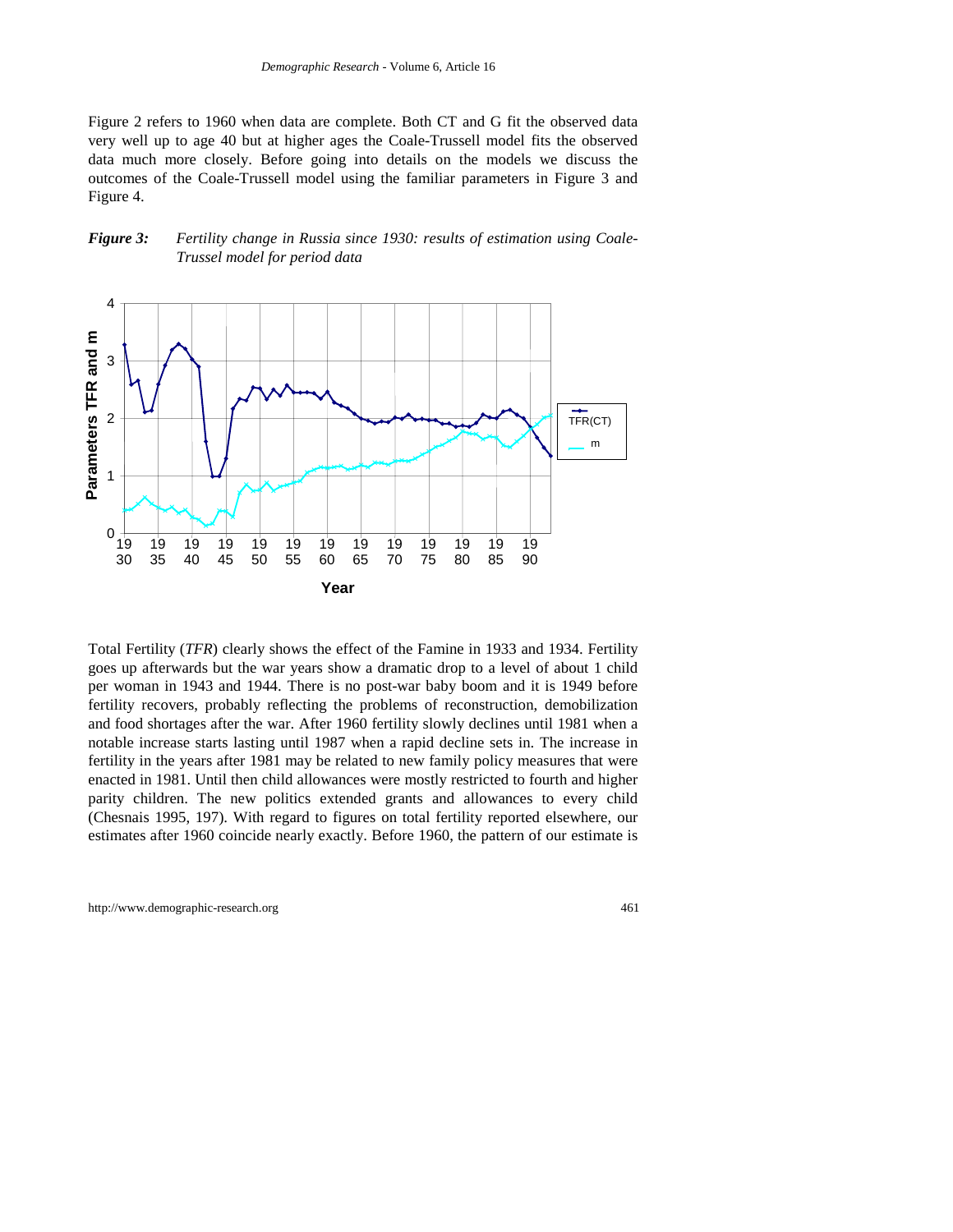well confirmed but, especially before 1940, the level of our estimates is much lower than the figures reported for instance by Andreev et al (1998), who reconstructed fertility prior to 1959 using demographic models and back projection. The fertility estimates for the years 1940-1945 are new, we could not find other reliable figures. In the data and methods section we noted already that infant deaths were underreported, which in the years before 1950, when infant mortality was very high, accounts for an underestimate of more than 10 percent. Another source of downward bias is that only surviving women are taken into account when estimating fertility in the past. Women with high parities were predominantly rural and in general had lower survival probabilities. Other factors may be related to selective migration from the former Soviet Republics after 1990. Finally, there may be problems with correspondence in calculating or estimating rates: the events in the numerator should occur in the population exposed-to-risk in the denominator. This is warranted in our data but given the history of census taking in the former Soviet Union this source of bias cannot be excluded in other estimates. However, the low estimates before 1940 certainly deserve further study.

The parameter *m*, which measures the deviation from the pattern of 'natural' fertility and is sometimes naively interpreted as the index of family limitation, is low in the first decennia. In the war years it even approaches zero, indicating a fertility that, at a very low level, is spread over the whole age range. After 1945 *m* increases monotonically until 1980, when it drops a little, reflecting changes in the fertility pattern after the introduction of the new policy measures. After 1985 *m* increases more rapidly.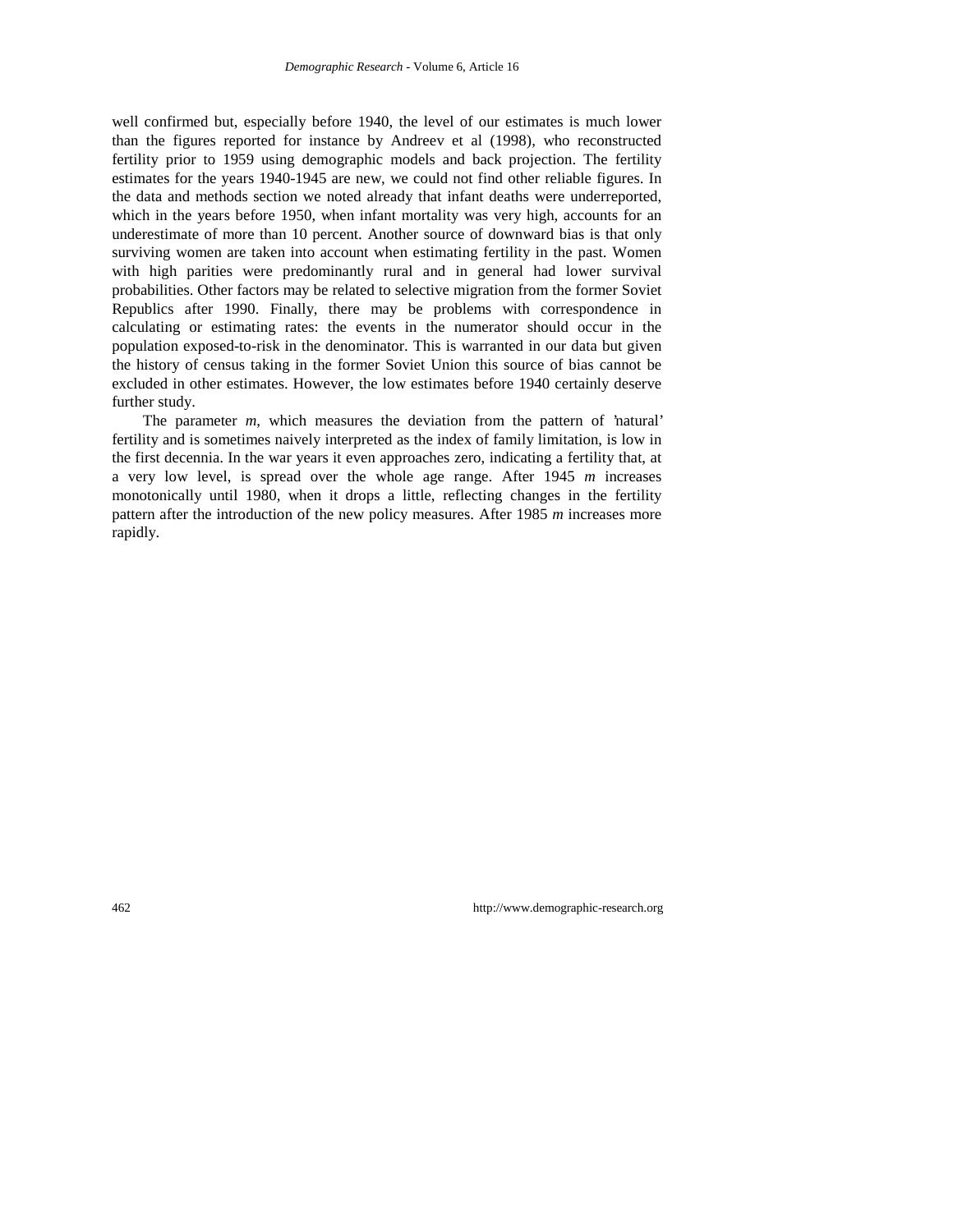*Figure 4: Fertility change in Russia since 1930: results of estimation using Coale-Trussel model for period data*



The age at onset of marriage  $a_0$  is discussed together with the parameter  $1/k$ , giving the speed at which women enter marriage compared to the standard schedule from 19th century Sweden. Both parameters change appreciably over the period considered here. The shock of the War on the generations entering the reproductive period, as reflected in both  $1/k$  and  $a_0$ , is displayed clearly. The very low values of  $a_0$  around 1960 may be related to squeezes on the marriage market due to the small cohorts born during the war and the difference of age at marriage between bridegroom and bride, which, in Russia, is typically around three years. In the youngest generations there is a secular increase in the speed of marriage. The phenomenon of a high concentration of births at very young ages resulting from early nuptiality, a short first birth interval and lowering total fertility is a peculiar feature of the most recent Russian fertility pattern (Zakharov and Ivanova 1996, 57).

After discussing the results of our estimation we return to a comparison of the Coale-Trussell (CT) and Gamma (G) model. In order to make the comparison possible, the parameters of the Coale-Trussell model were redefined. Besides Total Fertility  $(TFR)$  and age at onset  $(a<sub>0</sub>)$  we calculated the mean age at childbearing (*mean*) and the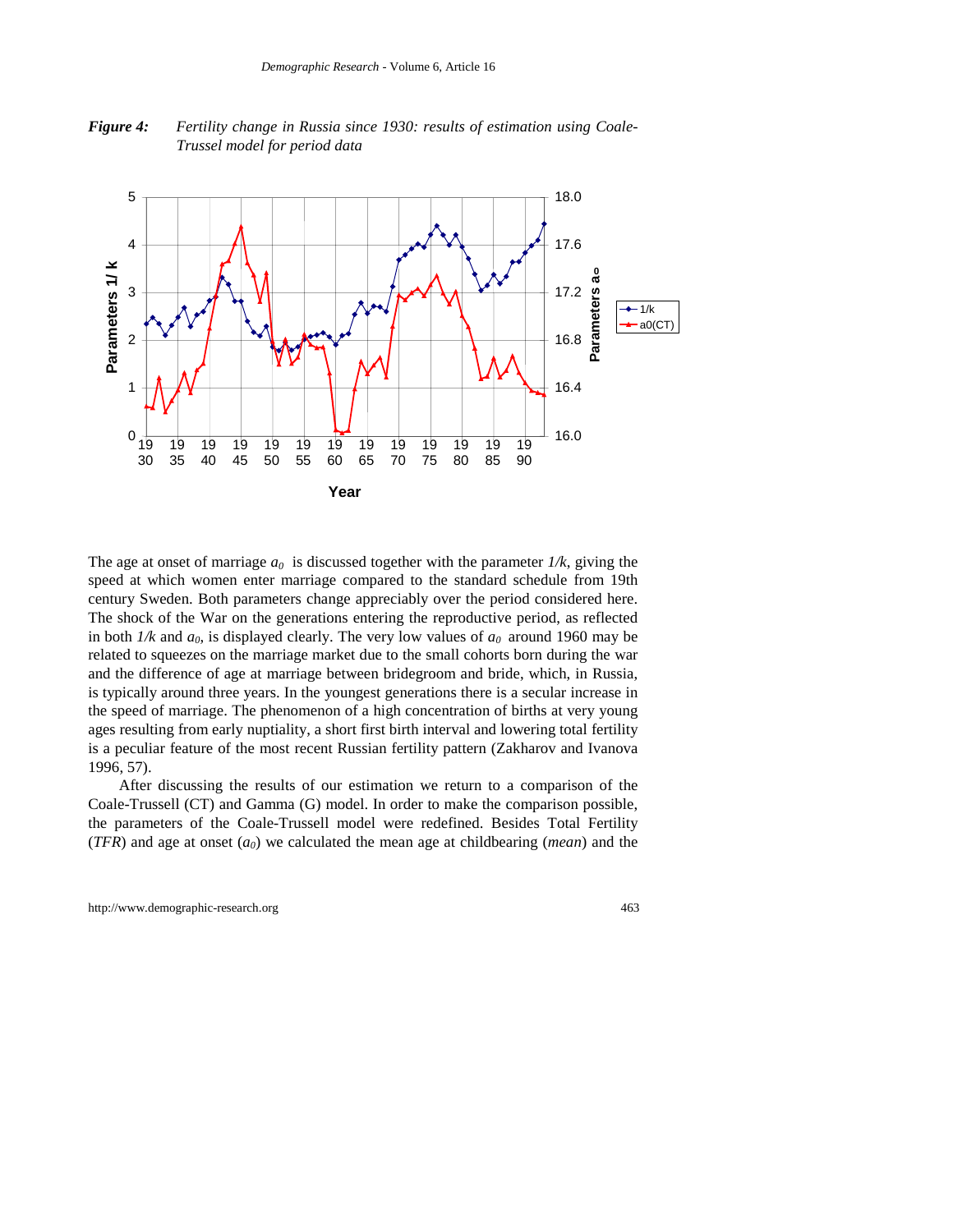variance in the age at childbearing (*var*) in the estimated schedules. In the Gamma model, the same parameters can be defined (Hoem et al 1981).





In Figure 5 we see that the estimate of the Total Fertility (*TFR*) in the Gamma model is always higher than in the Coale-Trussell model. The difference after 1950, when we have complete data, is small, but for earlier years it is quite large. From Figure 1 we infer that these higher fertility estimates are artifacts of the procedure and a consequence of the unrealistic values of the (extrapolated) fertility rates at higher ages. The (small) difference in age of onset of fertility  $(a_0)$  is due to differences in the functional specification of the Coale-Trussell and the Gamma schedules, the trends in both parameters coincide nicely.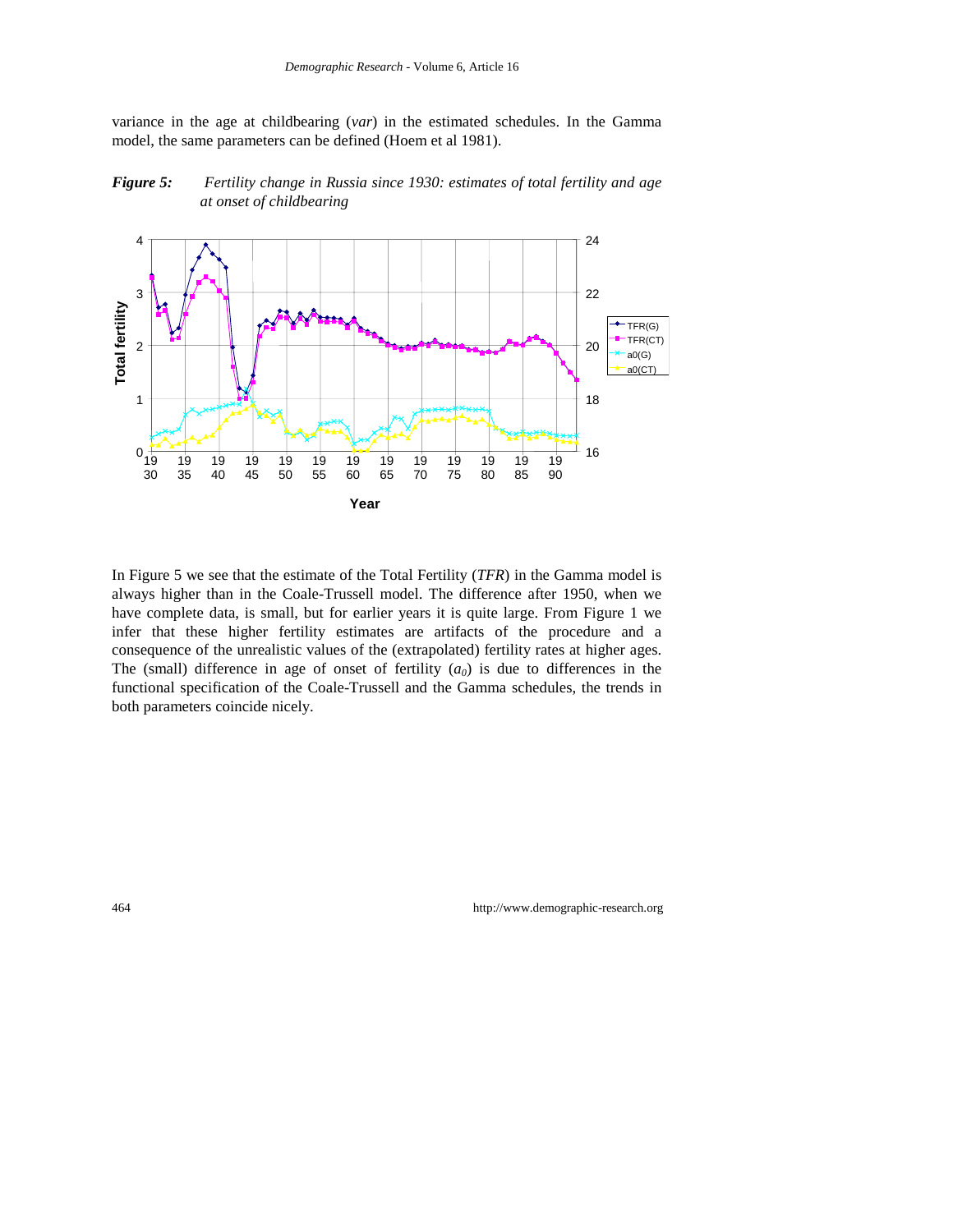

*Figure 6: Fertility change in Russia since 1930: estimates of mean and variance of age at childbearing*

Finally, in Figure 6 we see that the mean age at childbearing (*mean*) is nearly the same for both techniques when data are complete. However, with incomplete data the Gamma specification estimates the mean age at childbearing appreciably higher. The variance of the age at childbearing (*var*) slowly decreases in the Coale-Trussell model due to the concentration of fertility around the mean age. In the Gamma model the variance is always higher and becomes very large when data are incomplete, reflecting the overestimation of fertility at higher ages (compare Figure1 and Figure 2).

## **4. Conclusion**

Our conclusions are based on the fertility histories as reported by those women who were alive at the date of the microcensus. Especially for the earliest years this restriction brings about that the quantitative picture is not completely representative for the period experience. Nevertheless, the pattern that emerges from our analysis gives a fair picture of the fertility history of Russia since 1930. The final result of our estimation, a Lexis plot of fertility rates by age from 1930 to 1993 is presented in Figure 7.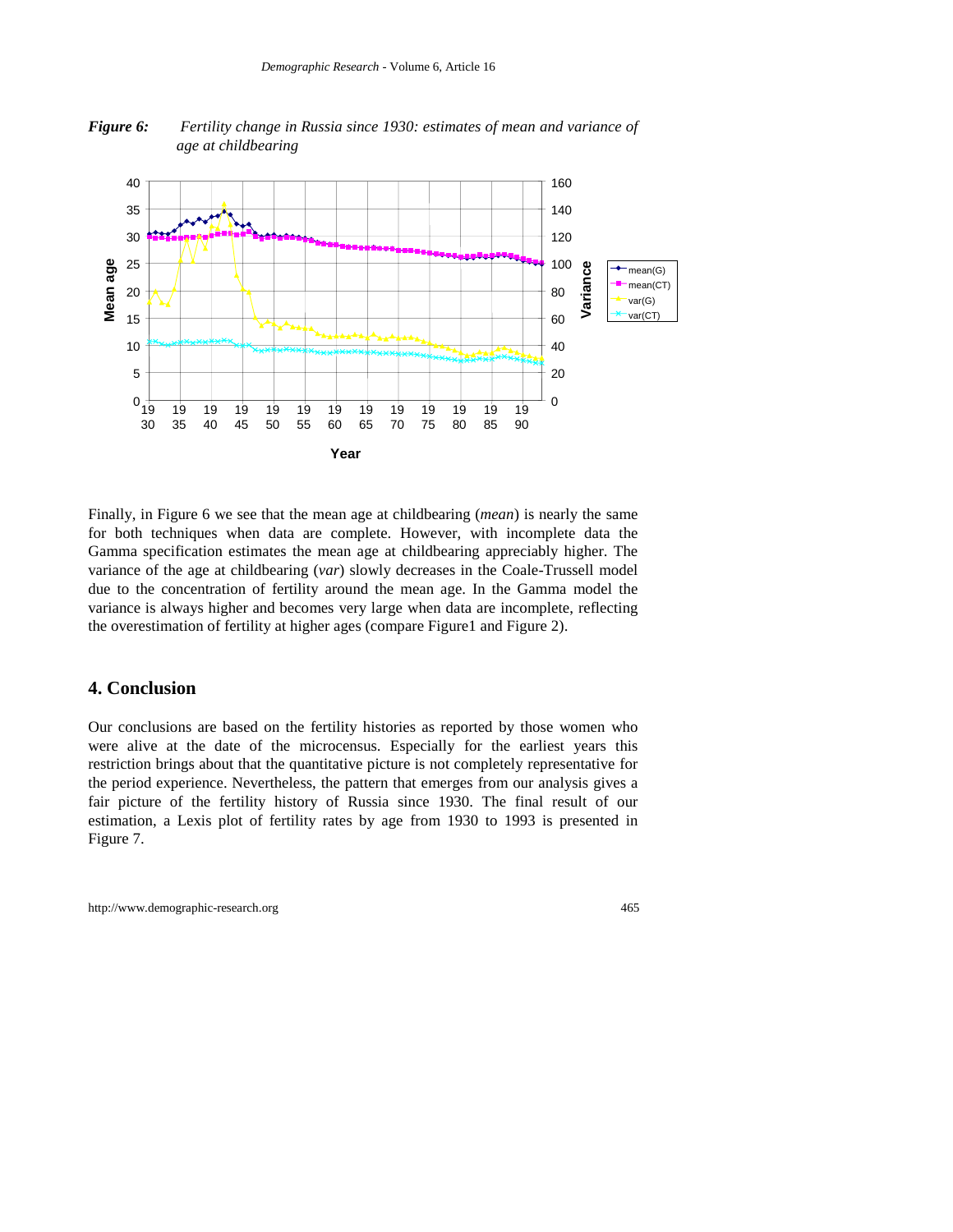

*Figure 7: Coale-Trussell model: fertility rates by year and age*

The recent history of Russia is characterized by a succession of, often violent, societal upheavals and a brutal effort to change the human condition. A foregoing analysis of cohort fertility indicated that the long-term trends in demographic behavior developed in almost complete independence from these events (Scherbov and van Vianen 1999, 2001). 'None of the observed crises in Russia has succeeded in exerting a decisive influence on the course of the demographic transition' (Zakharov and Ivanova 1996, 38- 39). The analysis presented above shows that political events often had profound shortterm effects. The Famine of 1933, the catastrophic events of the Second World War, the problems of Reconstruction and the policy measures around 1981 were distinguishable in the period figures. However, a comparison with the cohort experience shows that these effects are for the most part ascribable to changes in the timing of childbearing. Whether the current crisis will have lasting effects upon fertility therefore remains to be seen.

Our analysis illustrates that fitting observed fertility data with model schedules provides an accurate, smooth and parsimonious representation. Moreover, the modeling shows to be most useful in the analysis of incomplete data sets. Fitting the Coale-Trussell model yields very plausible results when a large part of the fertility curve is missing. There is no indication that the assumption that the model schedule gives a fair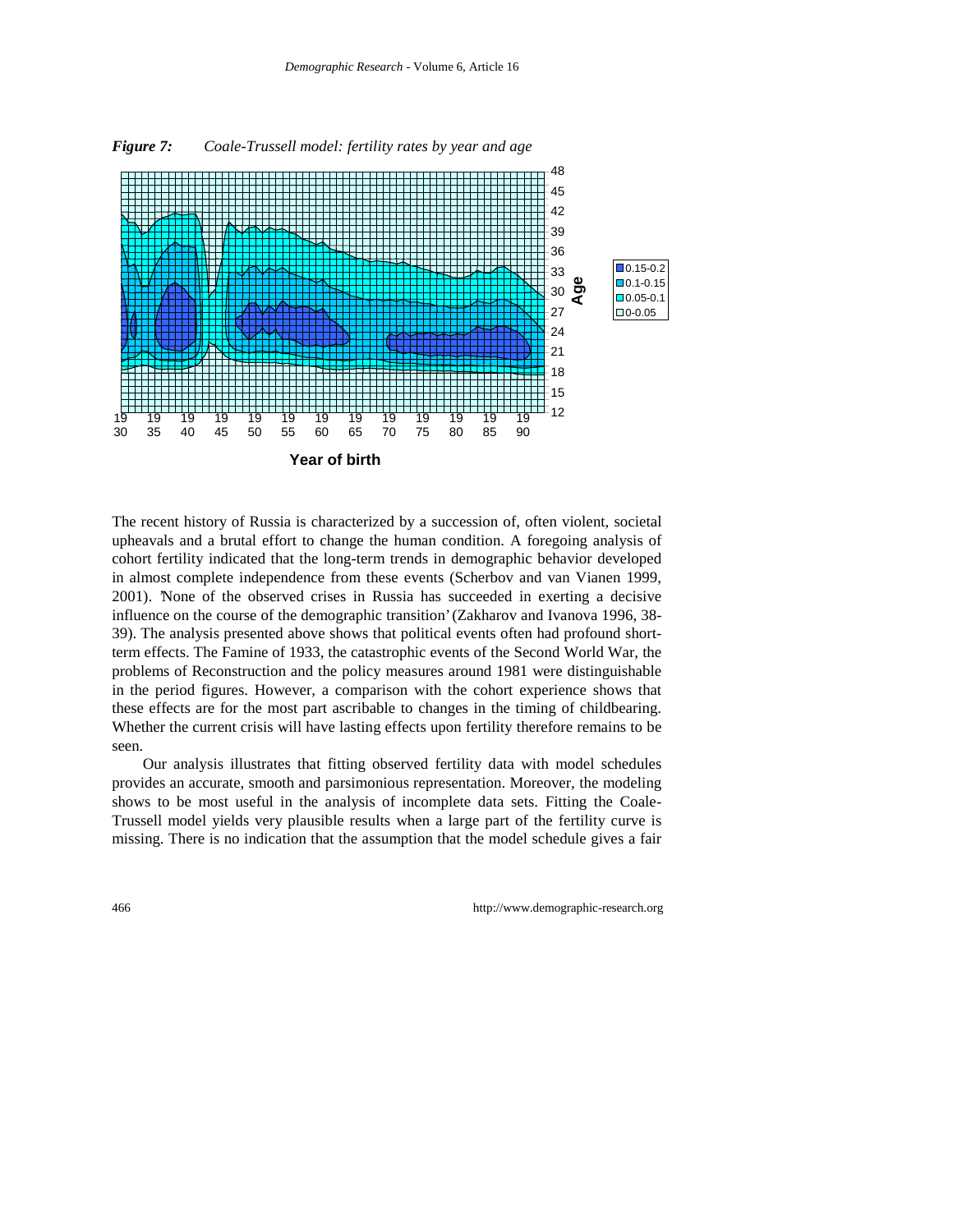description of the actual fertility schedule is violated. However, the same exercise with the Gamma model was much less rewarding. Especially in the case of incomplete data the Gamma estimates are unrealistic.

The Coale-Trussell model is essentially based on a cohort description of marriage and childbearing. However, in the Russian case the societal disturbances of famine and war were so severe that the cohort fertility pattern became bimodal and impossible to fit (Scherbov and van Vianen 1999, 2001). An earlier attempt to reconstruct Ukrainian fertility from limited data (Lutz et al 1992) was essentially based on the assumption that cohort fertility followed a Coale-Trussell pattern. According to our more complete data this assumption is incorrect and consequently the inferred fertility distributions might be biased.

#### **5. Acknowledgements**

This study was supported in part by the Netherlands Organization for Scientific Research (NWO), Project 047-005-020. An earlier version of this paper was presented at the PAA Conference 2001, Washington DC.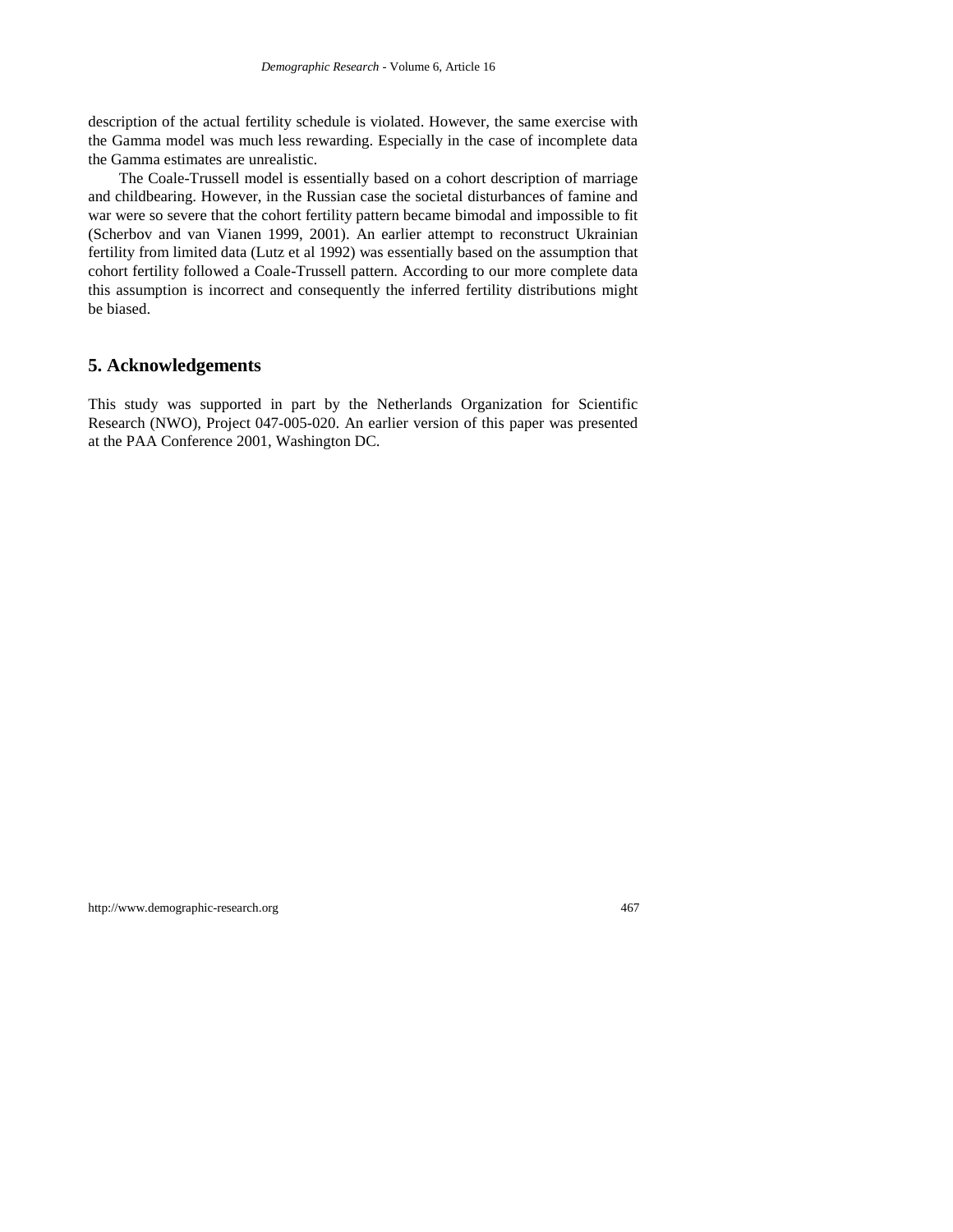#### **References**

- Andreev, E., L. Darsky and T. Kharkova (1992): L'histoire de la population de l'URSS. 1920-1959. *Annales de démographie historique*, 1992, 61-150.
- Andreev, E., L. Darsky and T. Kharkova (1998): Demographic history of Russia 1927- 1959. Moscow, Informatika.
- Avdeev, A., A. Blum, I. Troitskaja (1994): Histoire de la statistique de l'avortement en Russie et en URSS jusqu'en 1991. *Population*, **49**(4-5), 1994, 903-934.
- Avdeev, A. and A. Monnier (1994): A la découverte de la fécondité russe contemporaine. *Population*, **49**(4-5), 1994, 859-902.
- Chesnais, J-C. (1995): Le crépuscule de l'occident. Paris, Laffont, ch. 8.
- Clem, R.S. (1986): On the use of Soviet Censuses for research. In: Research Guide to the Russian and Soviet Censuses, edited by R.S. Clem. Ithaca/New York, Cornell Un. Press, 17-35.
- Coale, A.J., B.Anderson and E.Härm (1979): Human fertility in Russia since the nineteenth century. Princeton, N.J., Princeton Un. Press.
- Coale, A.J. and T.J. Trussell (1974): Model fertility schedules: variations in the age structure at childbearing in human populations. *Population Index*, **40**, 185-258. Erratum: ibid., 41, (1975), 577.
- Goskomstat (1995): Goskomstat of Russia, 1994 Microcensus of Russia, topical results (8 volumes). Moscow
- Hoem, J.M., D. Madsen, J.L. Nielsen and E-M. Ohlsen (1981): Experiments in modeling recent Danish fertility curves. *Demography*, **18**, 231-244.
- Ksenofontova, N. (1994): Trends in infant mortality in the USSR. In: Demographic trends and patterns in the Soviet Union before 1991, edited by W. Lutz, S. Scherbov and A. Volkov. London/New York, Routledge, 1994, 359-378.
- Lutz, W., S. Scherbov and S. Pirozhkov (1992): Reconstructing Ukrainian fertility during the years of cataclysms in the 1930s and 1940s. In Buttler, G., G. Heilig and G. Schnitt-Rink (ed.): Acta Demographica 1992, Physica Verlag, Heidelberg, 103-116.
- Scherbov, S. and V. Golubkov (1986): Derivative free Gauss-Newton-like algorithm for parameter estimation. Laxenburg, Austria, IIASA Working Papers WP-86-63.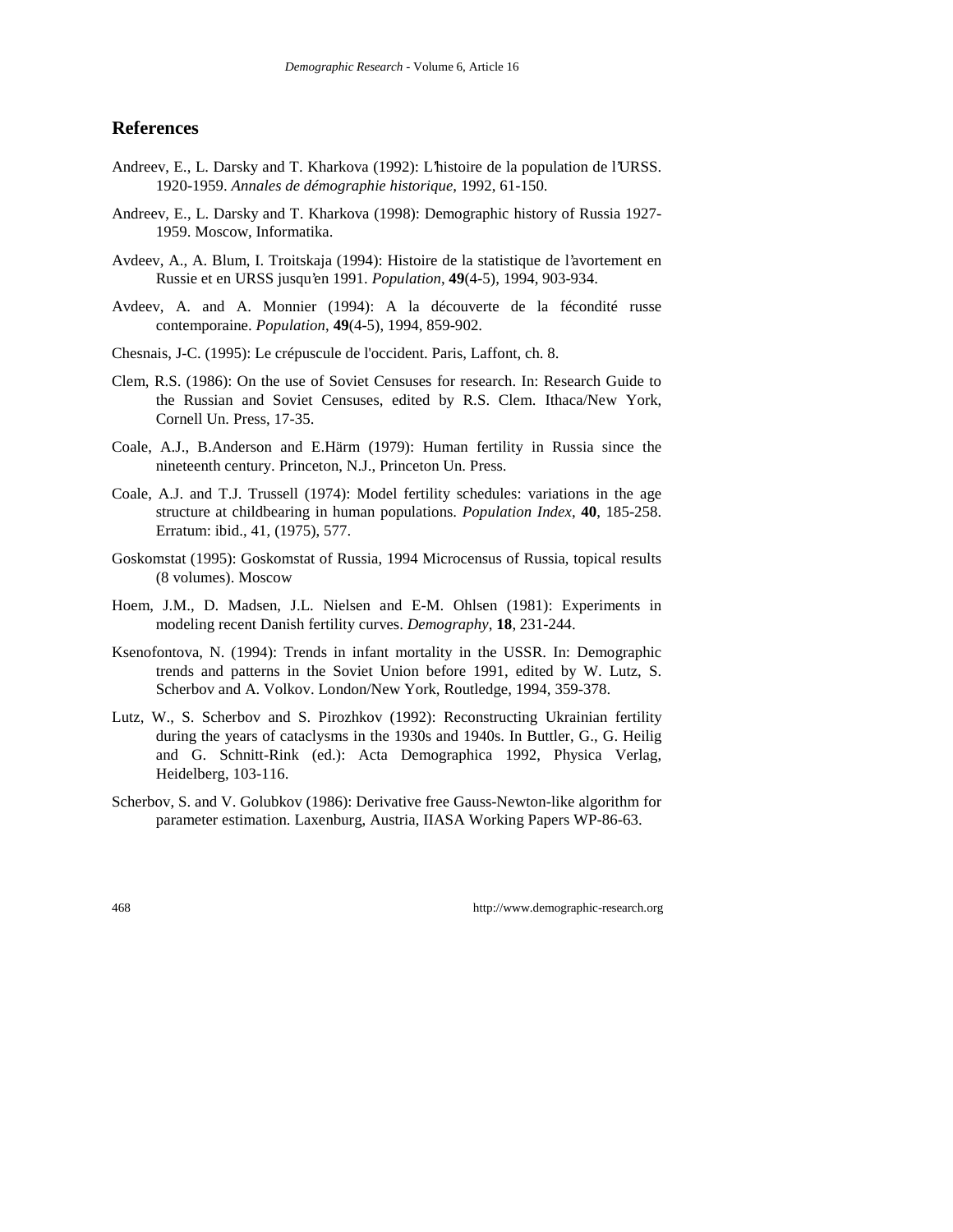- Scherbov, S. and H.A.W. van Vianen (1999): Marital and fertility careers of Russian women born between 1910 and 1935. *Population and Development Review*, **25**(1), 129-143.
- Scherbov, S. and H.A.W. van Vianen (2001): Marriage and fertility in Russia of women born between 1900 and 1960. *European Journal of Population*, **17**, 281-294.
- Schwartz, L. (1986): A history of Russian and Soviet censuses. In: Research Guide to the Russian and Soviet Censuses, edited by R.S. Clem. Ithaca/New York, Cornell Un. Press, 48-69.
- Shkolnikov, V.M. and S.A. Vassin (1994): Spatial differences in life expectancy in European Russia in the 1980s. In: Demographic trends and patterns in the Soviet Union before 1991, edited by W. Lutz, S. Scherbov and A. Volkov. London/New York, Routledge, 1994, 379-402.
- Vishnevsky, A.G.: Family, fertility and demographic dynamics in Russia: Analysis and forecast. In: Russia's Demographic "Crisis", edited by J. DaVanzo. Rand Conference Proceedings, Santa Monica CA, 1996, 1-35.
- Volkov, A.G. (1999): Methodology and organization of the 1994 microcensus in Russia. Groningen, Population Research Centre Working Papers 99-5.
- Zakharov, S.V. and E.I. Ivanova (1996): Fertility decline and recent changes in Russia: on the threshold of the second demographic transition. In: Russia's Demographic "Crisis", edited by J. DaVanzo. Rand Conference Proceedings, Santa Monica CA, 1996, 36-83.